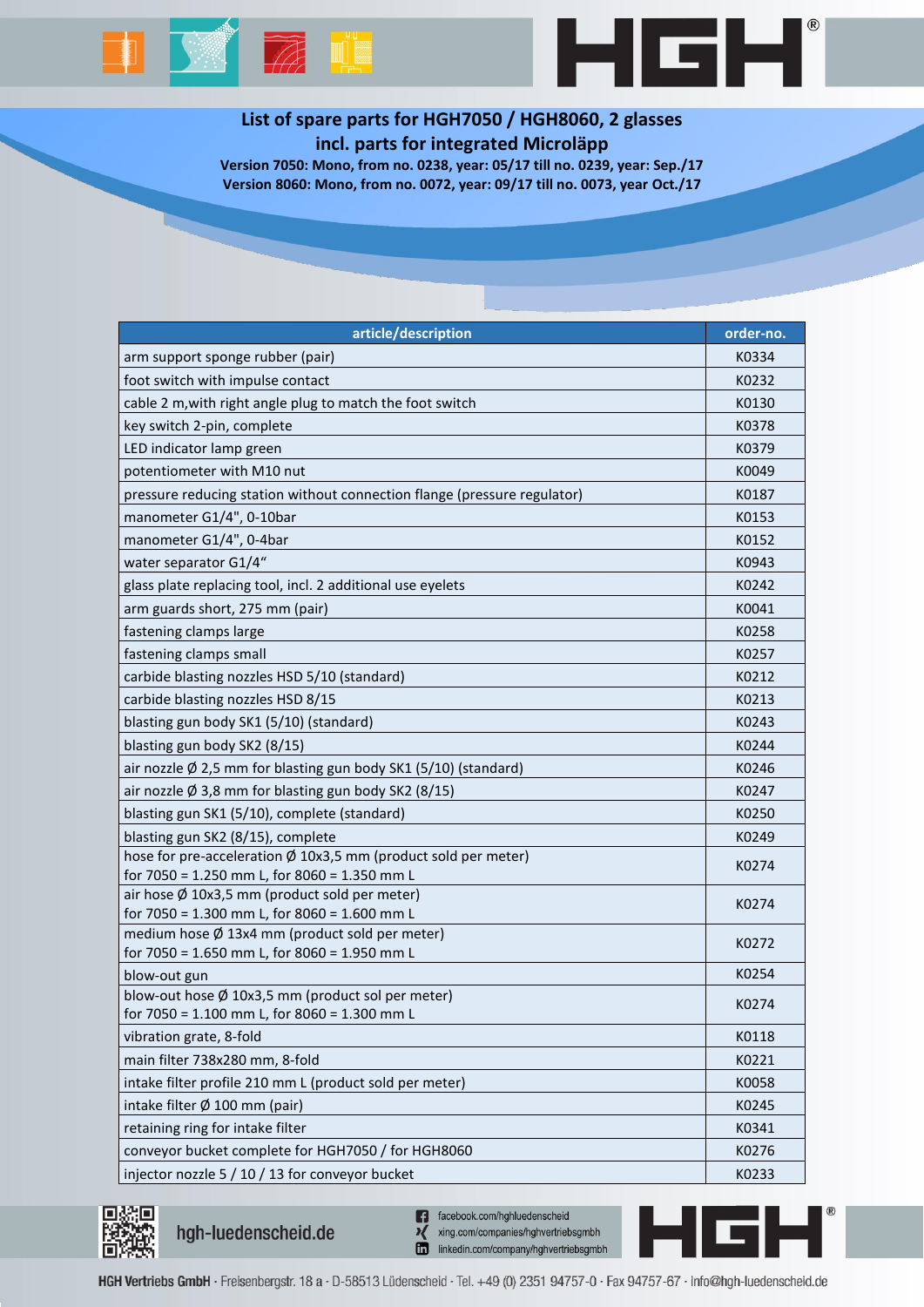## $\overline{\mathbb{A}}$  up



HGH'

Version 7050: Mono, from no. 0238, year: 05/17 till no. 0239, year: Sep./17 Version 8060: Mono, from no. 0072, year: 09/17 till no. 0073, year Oct./17

| conveyor bucket body                                                             | K0227       |
|----------------------------------------------------------------------------------|-------------|
| conveying nozzle $10/13/20$                                                      | K0226       |
| filler for lamp profile, 1.290 mm L (product sold per meter)                     | K0230       |
| lamp profile, 1.330 mm L (product sold per meter)                                | K0723       |
| lamp glass 605x83x4 mm                                                           | K0235-ESG   |
| LED tube, rectangular, white, lenght approx. 590 mm (1 pcs.)                     | K0486       |
| LED tube, rectangular, blue (1 pcs.)                                             | K1004       |
| gas pressure spring 330N (1 pcs.)                                                | K0383       |
| gloves, short, unlined, size 10 (pair)                                           | K0208       |
| sealing tape white (product sold per meter)                                      | K0089       |
| holder for handle piece, Microläpp                                               | K0296       |
| safety glass 430x280x5 mm, incl. gasket (K1024) (glass plate outside)            | K0218-ESG-2 |
| gasket for safety and protective glass, each 1.385 mm L (product sold per meter) | K1024       |
| protective glass plate 460x309x4 mm, incl. gasket (K1024) (glass plate inside)   | K0255-ESG-2 |
| cap nut M6, zinc plated                                                          | K1006       |
| outlet cap, grey PE, pipe cap 60 mm                                              | K0002       |
| profile for tamper-opening 580 mm L (pair)                                       | K0039       |
| two-ear hose clamp for outside-Ø 15-17 mm                                        | K0139       |
| two-ear hose clamp for outside-Ø 20-23 mm                                        | K0140       |
| magnet valve G1/4", 230V                                                         | K0001       |
| o-ring seal for conveyor                                                         | K0283       |
| Service-Kit for HGH7050 and HGH8060 Mono, consisting of:                         |             |
| 1 pcs. protective glass plate 460x309x4 mm (K0255-ESG), incl. gasket (K1024)     |             |
| 1 pcs. carbide blasting nozzles HSD 5/10 (K0212)                                 | K0999       |
| 1 pair gloves, short, unlined, size 10 (K0208)                                   |             |
| 2 pair intake filter Ø 100 mm (K0245)                                            |             |
| Service-Kit for HGH7050-DUO, consisting of:                                      |             |
| 2 pcs. protective glass plate 460x309x4 mm (K0255-ESG), incl. gasket (K1024)     |             |
| 2 pcs. carbide blasting nozzles HSD 5/10 (K0212)                                 | K0760       |
| 2 pair gloves, short, unlined, size 10 (K0208)                                   |             |
| 4 pair intake filter Ø 100 mm (K0245)                                            |             |



hgh-luedenscheid.de

n facebook.com/hghluedenscheid xing.com/companies/hghvertriebsgmbh linkedin.com/company/hghvertriebsgmbh